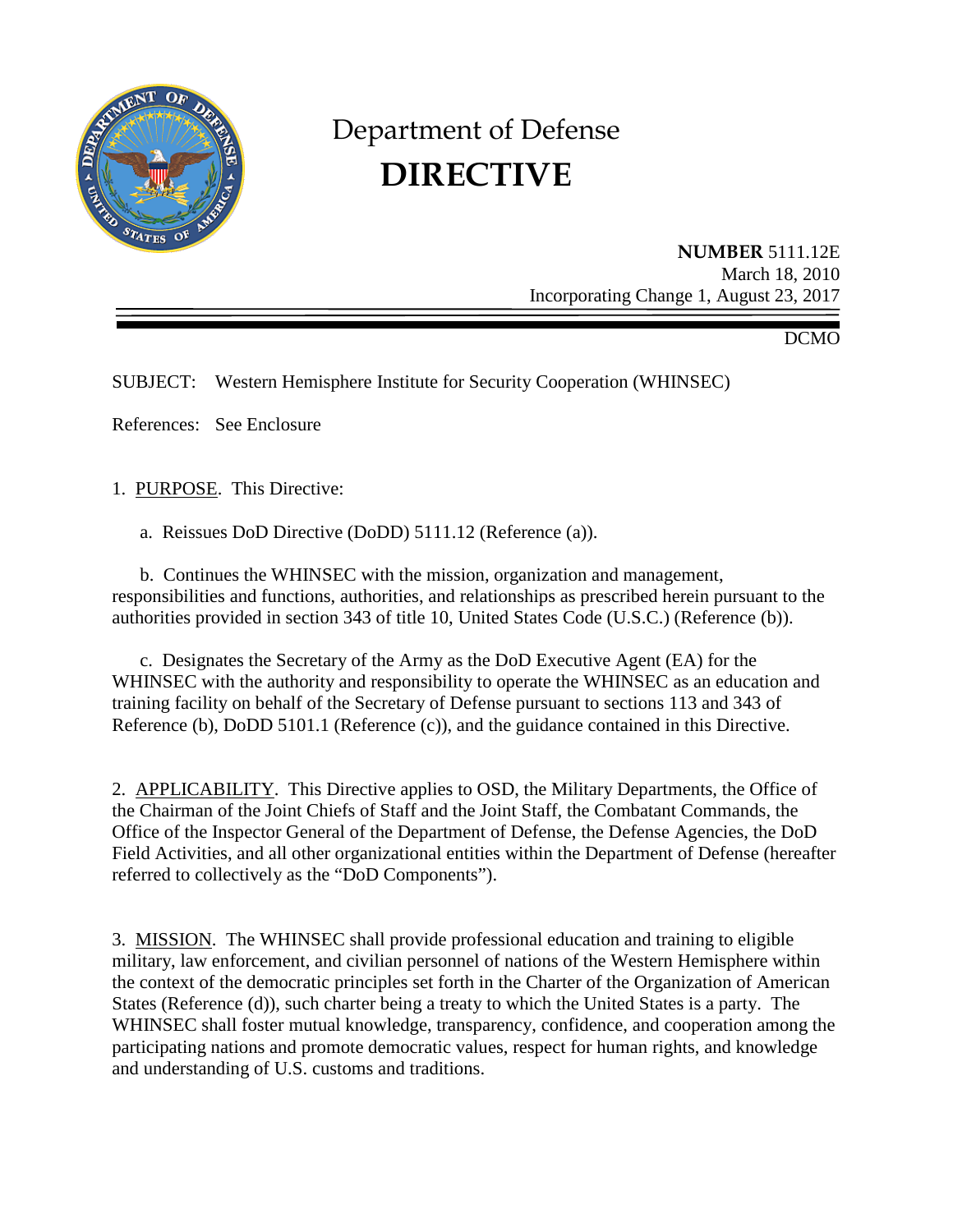## 4. ORGANIZATION AND MANAGEMENT

 a. The WHINSEC is established as a DoD school under the authority, direction, and control of the Secretary of the Army, as the DoD EA for the WHINSEC.

 b. The WHINSEC shall consist of a Commandant and such subordinate organizational elements as are established by the Commandant within the resources authorized by the Secretary of the Army, as the DoD EA. The Commandant of the WHINSEC shall be appointed by the Secretary of the Army, as the DoD EA for the WHINSEC, with the concurrence of the Under Secretary of Defense for Policy (USD(P)), who serves as the OSD Principal Staff Assistant assigned to oversee the activities of the DoD EA.

c. A Board of Visitors for the WHINSEC shall be maintained in accordance with section 343 of Reference (b).

## 5. RESPONSIBILITIES AND FUNCTIONS

a. Secretary of the Army. The Secretary of the Army, as the DoD EA for the WHINSEC, shall:

 (1) Operate the WHINSEC for the professional education and training of military, law enforcement, and civilian personnel of nations of the Western Hemisphere in accordance with Federal laws and regulations and this Directive.

 (2) Provide timely and fully adequate administrative and resource support for accomplishing the mission assigned to the WHINSEC.

 (3) Develop and implement a curriculum for the WHINSEC in accordance with section 343 of Reference (b) that:

 (a) Includes mandatory instruction for each student, for at least 8 hours, on human rights, the rule of law, due process, civilian control of the military, and the role of the military in a democratic society.

(b) Supports the democratic principles set forth in Reference (d).

 (c) Is consistent with U.S. policy goals for the Western Hemisphere, the WHINSEC mission, and regional plans of the U.S. Southern Command (USSOUTHCOM) and U.S. Northern Command (USNORTHCOM).

(d) Incorporates current U.S. doctrine.

 (e) Provides for guest instructors, guest speakers, and fellows programs as appropriate.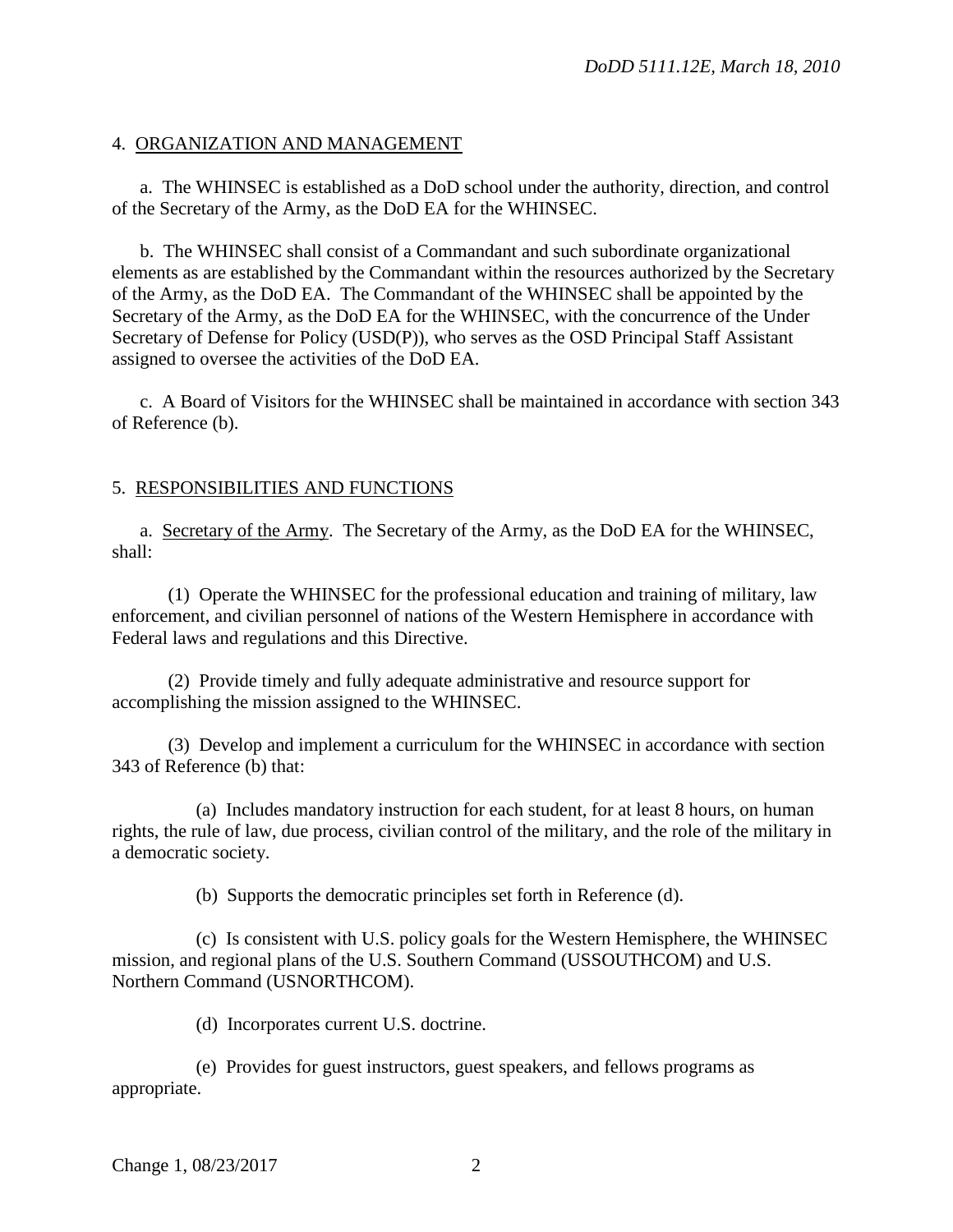(4) Establish a process for the selection of foreign personnel to attend the WHINSEC that incorporates consultation with the Secretary of State.

 (5) Maintain a Board of Visitors according to section 343 of Reference (b) and consistent with the Federal Advisory Committee Act, title 5, U.S.C., Appendix (Reference (e)) and DoD Instruction (DoDI) 5105.04 (Reference (f)) in coordination with the USD(P) and the Deputy Chief Management Officer of the Department of Defense.

 (6) Prepare a report to Congress in coordination with the USD(P) and in consultation with the Secretary of State, describing the activities of the WHINSEC during the preceding year. The report shall include descriptions of the curriculum and significant curriculum changes, the student participants, costs to operate and maintain the WHINSEC, a copy of the latest report of the Board of Visitors, and other topics, as appropriate. This report shall be prepared, coordinated, and submitted to Congress by March 15 of each year.

 (7) Establish, maintain, and preserve records that document the transaction of business of the WHINSEC to provide evidence of the organization, functions, policies, procedures, decisions, and activities in accordance with DoDI 5015.02 (Reference (g)).

b. USD(P). The USD(P) shall:

(1) Coordinate with the Secretary of the Army, as the DoD EA for the WHINSEC, on:

 (a) Matters pertaining to the WHINSEC, including the appointment of the Commandant, establishment of a Board of Visitors, and revisions to the WHINSEC curriculum.

 (b) The preparation of the report to Congress required by section 343 of Reference (b).

 (2) Ensure compliance with appropriate public disclosure and classified reporting requirements.

c. Chairman of the Joint Chiefs of Staff. The Chairman of the Joint Chiefs of Staff shall:

 (1) As requested by the Secretary of the Army, as the DoD EA for the WHINSEC, or the USD(P), coordinate on matters pertaining to the WHINSEC.

 (2) Consider, as required, any inputs from the Commanders of USSOUTHCOM and USNORTHCOM as they pertain to the WHINSEC and provide military advice to assist in resolving any conflicts pertaining to the WHINSEC.

 d. Commanders of USSOUTHCOM and USNORTHCOM. The Commanders of USSOUTHCOM and USNORTHCOM shall: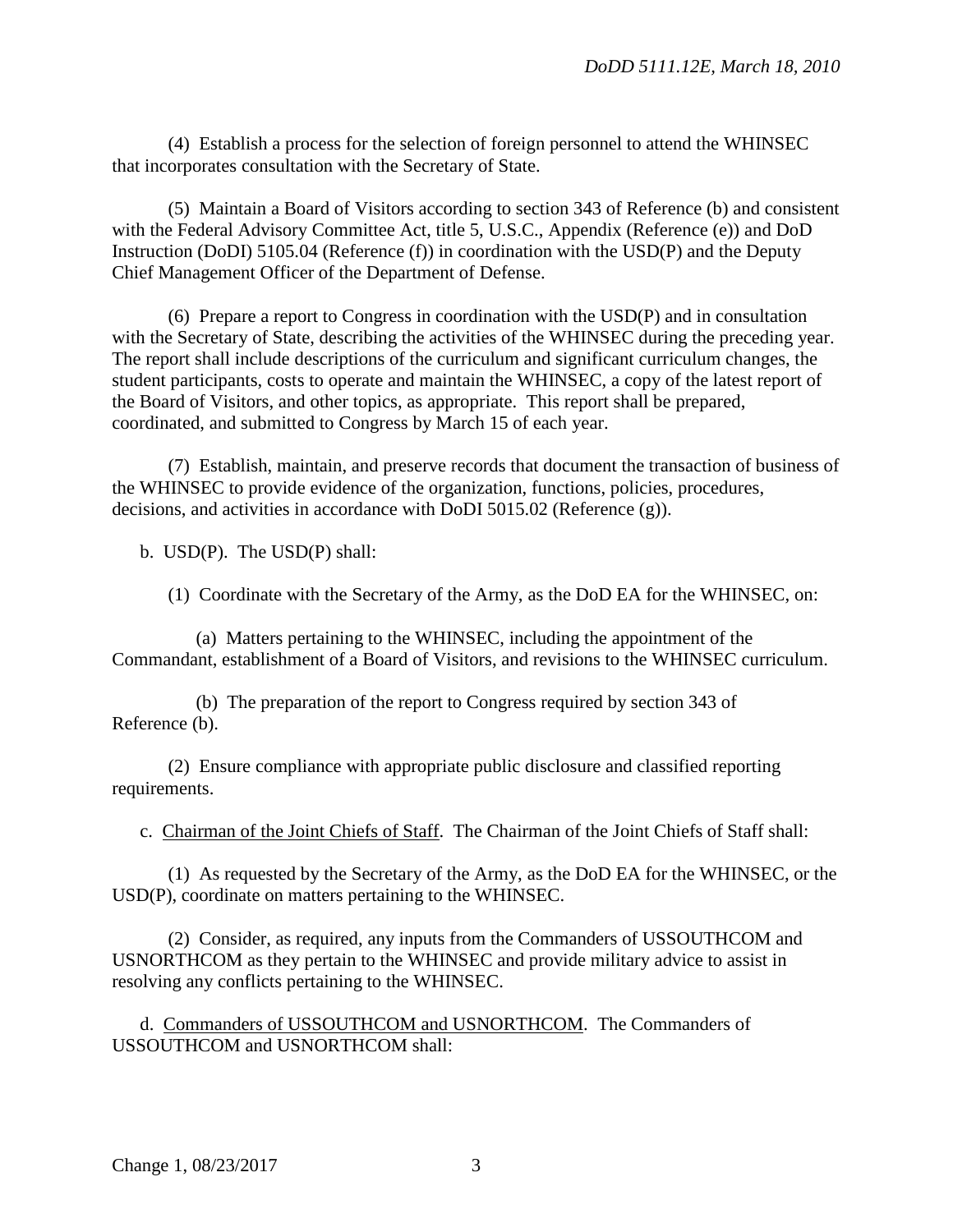(1) As requested by the Secretary of the Army, as the DoD EA for the WHINSEC, or the USD(P), coordinate on matters pertaining to the WHINSEC.

(2) As requested, provide the Secretary of the Army, as the DoD EA for the WHINSEC, input on matters pertaining to the WHINSEC, while keeping the Chairman of the Joint Chiefs of Staff properly informed of all such communications.

6. RELATIONSHIPS. In the performance of assigned functions and responsibilities, the Secretary of the Army shall use existing facilities and services of the Department of Defense and other Federal agencies, when possible, to avoid duplication and to achieve an appropriate balance among modernization, readiness, sustainability, efficiency, and economy.

7. AUTHORITIES. The Secretary of the Army, as the DoD EA for the WHINSEC, is delegated the authorities and assigned the duties of the Secretary of Defense under section 343 of Reference (b), except that the Secretary of Defense retains the authorities enumerated in section  $343(e)(1)(C)$ ,  $(e)(4)(A)$ ,  $(e)(5)$ ,  $(e)(7)$ , and (i) of Reference (b). The Secretary of the Army, as the DoD EA for the WHINSEC, is further delegated the authority to:

a. Arrange for and execute inter-Service support agreements, in accordance with DoDI 4000.19 (Reference (h)); memorandums of understanding with Federal agencies; and other necessary arrangements, as required, to fulfill assigned responsibilities and functions.

b. Obtain reports and information consistent with DoDI 8910.01 (Reference (i)), as necessary, to carry out assigned responsibilities and functions.

c. Communicate directly with the Heads of the DoD Components, as necessary, to carry out assigned responsibilities and functions, including the transmission of requests for advice and assistance. Communications to the other Military Departments shall be transmitted through the Secretary of the Military Department concerned, their designees, or as otherwise provided in law or directed by the Secretary of Defense in other DoD issuances. Communications to the Commanders of the Combatant Commands, other than to the Commanders of USSOUTHCOM and USNORTHCOM, on matters pertaining to the WHINSEC normally shall be transmitted through the Chairman of the Joint Chiefs of Staff.

d. Communicate with other Government officials, representatives of the Legislative Branch, members of the public, and representatives of foreign governments, as appropriate, in carrying out assigned responsibilities. Communications with representatives of the Legislative Branch shall be coordinated with the Assistant Secretary of Defense for Legislative Affairs or the Under Secretary of Defense (Comptroller)/Chief Financial Officer, Department of Defense, as appropriate, and be consistent with the DoD Legislative Program, as appropriate.

8. RELEASABILITY. **Cleared for public release.** This directive is available on the Directives Division Website at http://www.esd.whs.mil/DD/.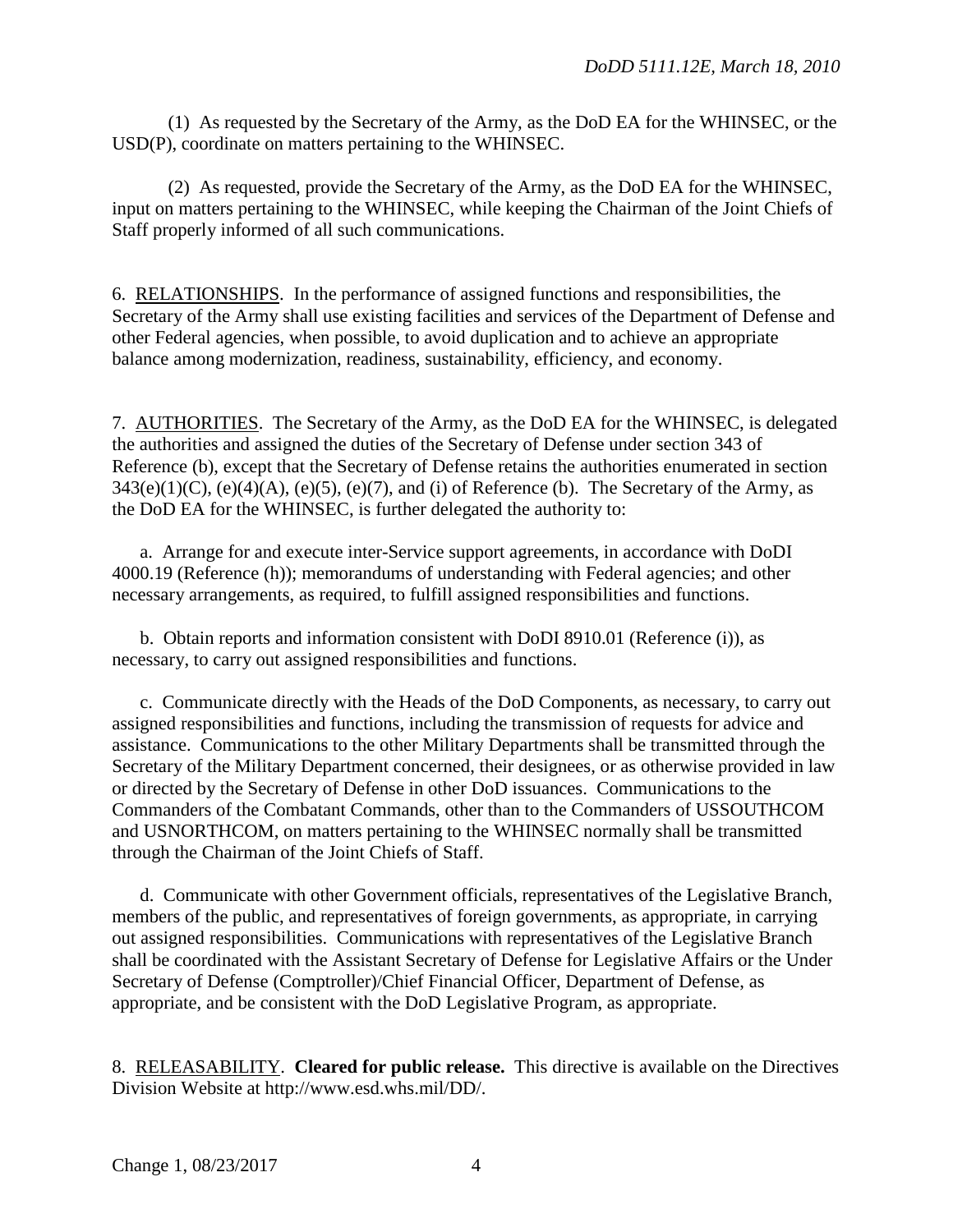9. SUMMARY OF CHANGE 1. The changes to this issuance are administrative and update organizational titles and references for accuracy.

10. EFFECTIVE DATE. This Directive is effective immediately.

William J. Lynn III

Deputy Secretary of Defen sе

Enclosure References